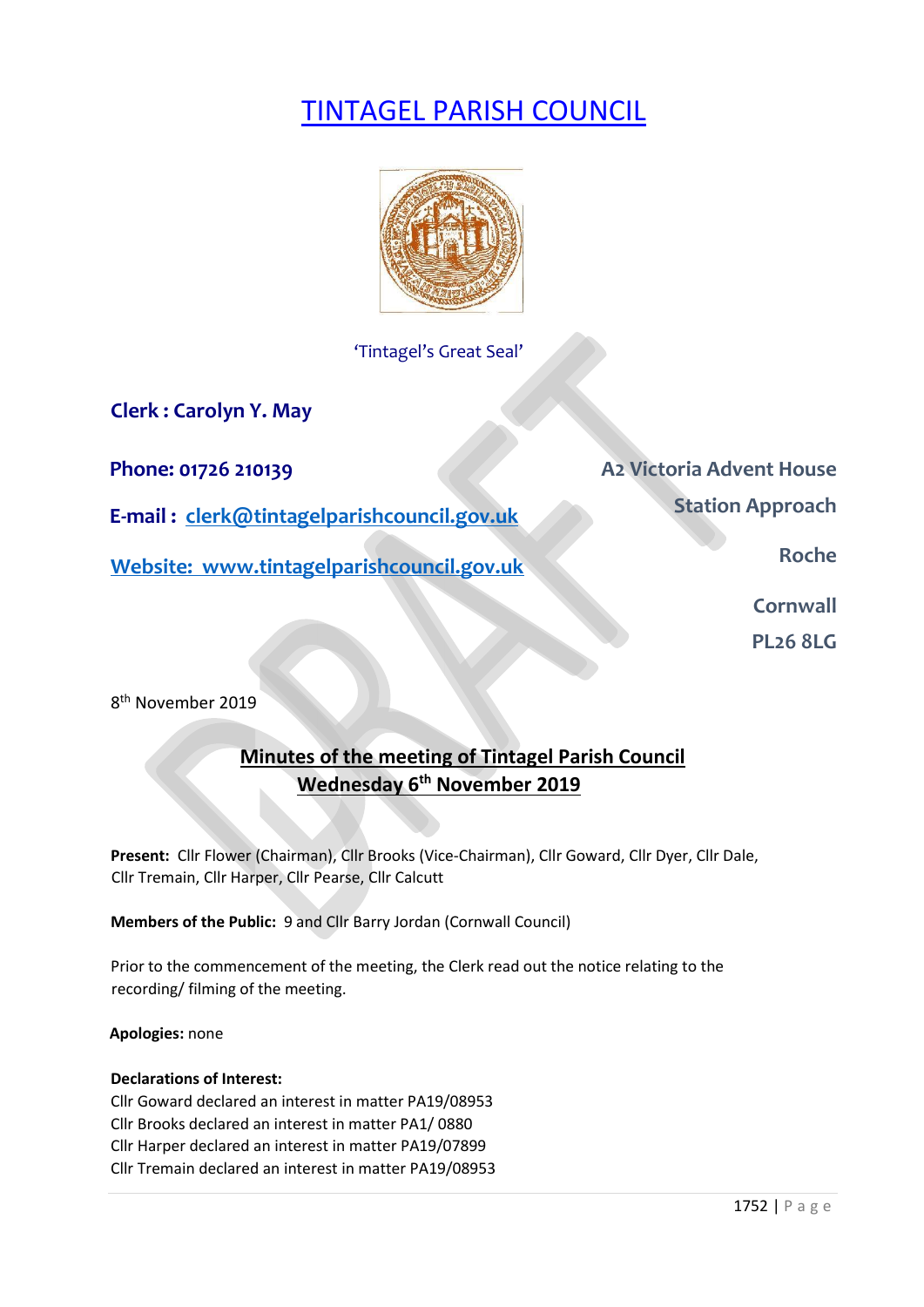# **Invitation to members of the public to speak prior to the meeting:**

**Jana Hague** - Jana Hague provided the meeting with an update on matters relating to the Tintagel Social Hall.

The responsibility for Social Hall bookings has now been transferred, in the interim, to Jana, who currently holds all keys and the bank account documentation.

Jana had added the letter compiled by the Parish Clerk to interested parties and the Information for Trustees, to the Social Hall Facebook page. The information will also be posted on noticeboards and within the hall itself.

The Facebook page has received in excess of 1,000 'hits' since the data referred to above was posted.

It is hoped that a 'taskforce' can be put together, in order to undertake a deep clean of the facility.

The date for the Social Hall AGM is still to be agreed. In the event that an existing booking has to be cancelled to permit the AGM to be held, it was agreed that the persons cancelled would be offered a free session to use the hall on another day.

**Zoe Coshall -** Zoe advised the Meeting that the Christmas Lights would be erected on the 23rd November 2019. There are seven electricians who have donated their services free of charge to undertake the task. The cherry picker is also being provided, free of charge, by Hemmings.

The Parish Council issued a cheque to the 'Christmas Lights for Tintagel Committee' in the sum of £564.40, to cover insurance and other associated costs.

Zoe thanked the Parish Council, on behalf of the 'Christmas Lights for Tintagel Committee', for the support given during the past few months. She added that the Committee AGM would be held in the New Year and a new Committee would be appointed to arrange the 2020 Christmas lighting display.

## **AGENDA**

## **Minutes**

## **Minute 041-2019/20**

The Minutes from the Parish Council Meeting, held on the 2<sup>nd</sup> October 2019 were considered by Members, on a page by page basis. No issues were raised in relation to the same.

It was **proposed** by Cllr Brooks, **seconded** by Cllr Goward and RESOLVED that the minutes be signed as a true record of the meeting. All in favour. UNANIMOUS. **Carried.**

## **Cllr Barry Jordan - Cornwall Council**

Cllr Jordan advised the meeting that the contract, for the collection of rubbish throughout the county, is scheduled to be discussed at a meeting of the Cornwall County Council Cabinet, on Wednesday 13<sup>th</sup> November 2019.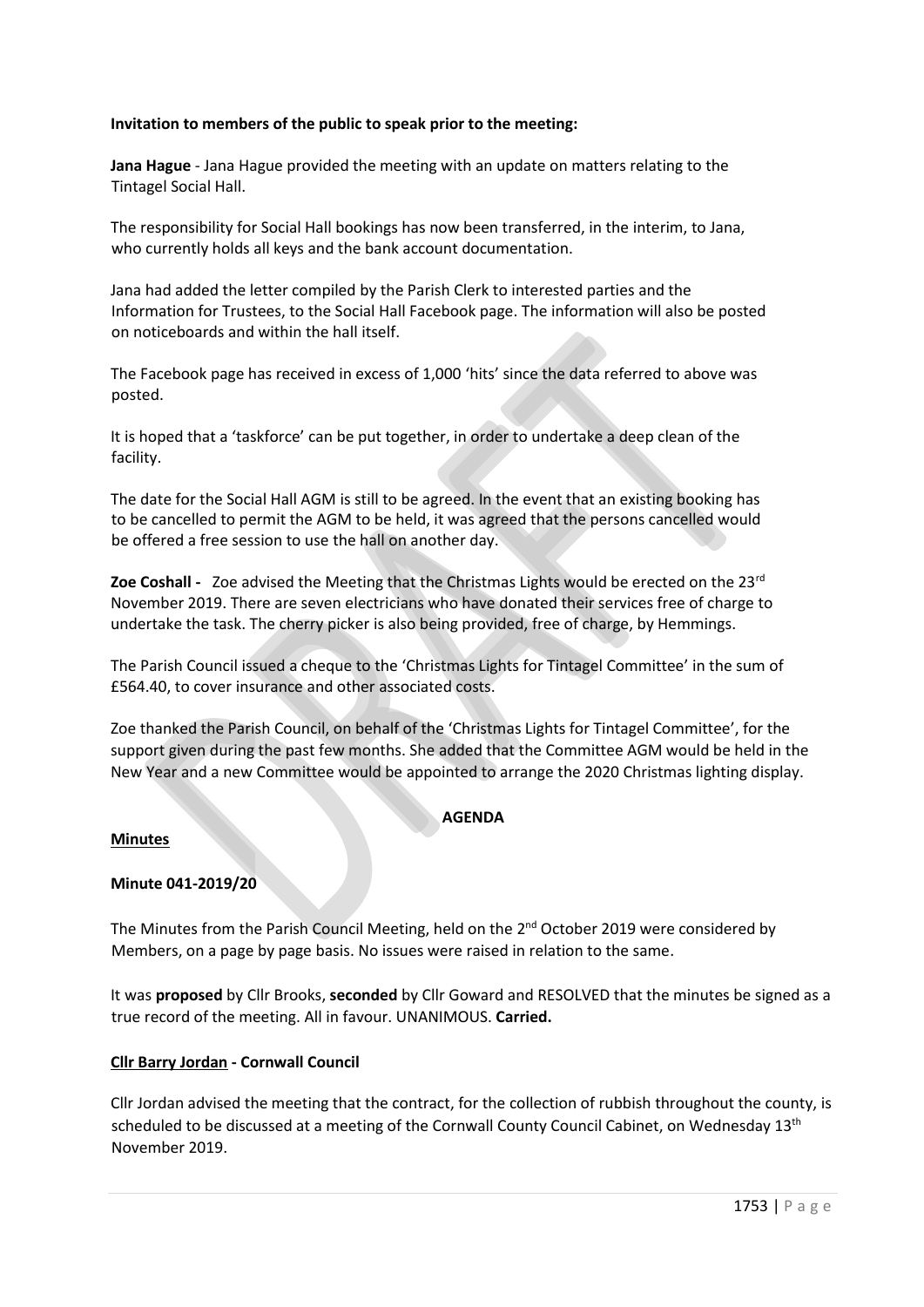**Development at Molesworth Street, Tintagel** – Development of the site has commenced, notwithstanding the failure of the developer to address the knotweed problem. The matter has been passed to Cornwall Council Enforcement Team for action and an Enforcement Notice has been served.

**Sowenna –** Cllr Jordan stated that he had made enquiries and could confirm that any Member wishing to view the facility would be welcome to do so.

**Trebarwith Strand Lavatories –** Cllr Jordan stated that he had met with representatives for the Trebarwith Strand area and is currently working with them in order to set up a CIC (Community Interest Company) to run the lavatories. He alluded to the income received by Cornwall Council for the car parks at both Trebarwith Strand and Tintagel (£44,000 for the former (up to half-term this year) and £55,000 for the latter).

Cllr Jordan confirmed to the Meeting that Business Rates for public lavatories would be abolished from December 2019.

## **Planning Applications**

#### **Minute 042 -2019/20**

**PA19/08717** – Yellow Cottage, Trebarwith Strand, Tintagel PL34 0HB

It was **proposed** by Cllr Goward, **seconded** by Cllr Brooks and RESOLVED that the Parish Council would not object to this application. Eight in favour, one against. **Carried.**

#### **Minute 043--2019/20**

**PA19/08953 –** Cherry Tree - Fore Street, Tintagel PL34 0DA

**Cllr Tremain – Declared interest in this matter, seven Members voted Cllr Goward – Declared interest in this matter, seven Members voted**

It was proposed by Cllr Dyer, seconded by Cllr Brooks and RESOLVED that there would be no objection to this application. Unanimous. Carried.

#### **Minute 044 -2019/20**

**PA19/08880 –** Downwhinney PL34 0DT

**Cllr Brooks – Declared interest in this matter, eight Members voted**

It was **proposed** by Cllr Dyer, **seconded** by Cllr Dale and RESOLVED that there would be no objection to this application. Unanimous. **Carried.**

## **Minute 045-2019/20**

**PA19/07899 –** Kay Mews, Fore Street, Tintagel PL34 0EE **Cllr Harper – Declared interest in this matter, eight Members voted**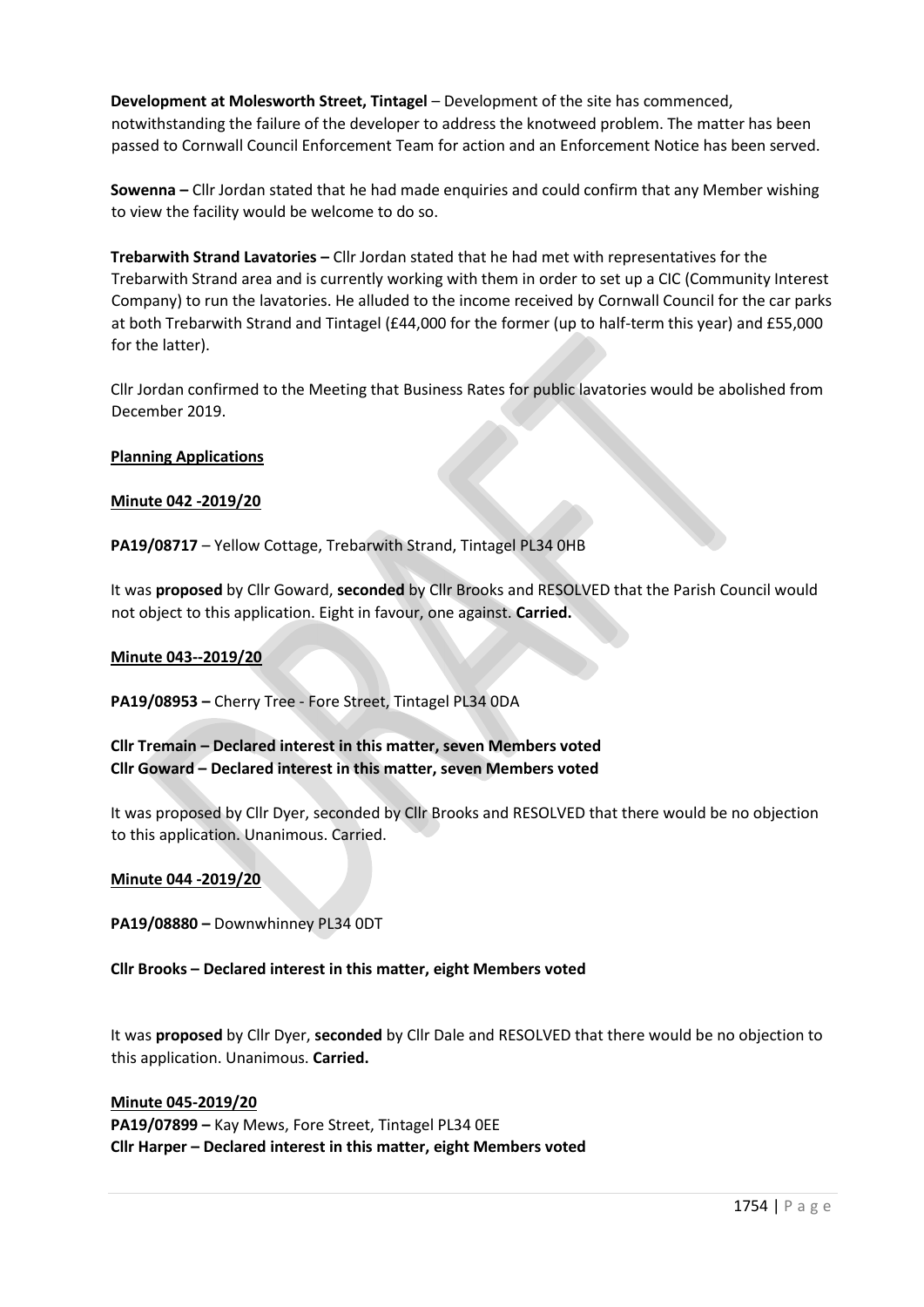It was **proposed** by Cllr Goward **seconded** by Cllr Flower and RESOLVED that there would be no objection to this application. Unanimous. C**arried**.

**PA19/09079 –** Land South West of Atlantic View Hotel, Atlantic Close, Treknow.

It was **agreed** that the Parish Council would not comment upon this application, leaving the determination of the same to Cornwall Council Planners.

#### **Minute 046-2019/20**

**PA19/09210** – Treknowan, Treknow PL34 0EJ

It was **proposed** by Cllr Goward **seconded** by Cllr Dyer and RESOLVED that there would be no objection to this application. Unanimous. **Carried.**

**PA19/08983 -** King Arthurs Hall, Fore Street, Tintagel PL34 0DA

It was **agreed** that the Parish Council would not comment upon this application, leaving the determination of the same to Cornwall Council Planners.

#### **Minute 047-2019/20**

**PA19/02734/PREAPP** – The Bundu, Sandling Road, Tintagel PL34 0HH

It was **proposed** by Cllr Goward **seconded** by Cllr Dyer and RESOLVED that the Parish Council would object to this application on the following grounds: The proposed property would amount to overcrowding in the countryside and that the site is in an area of outstanding natural beauty (ANOB). Unanimous. **Carried.**

## **Minute 048-2019/20**

**PA19/01848** – Trewethen Barn, Tregatta, PL34 0DX

It was **proposed** by Cllr Dyer **seconded** by Cllr Flower and RESOLVED that the Parish Council would object to this application on the following grounds: The proposed property is too large; the proposed property is out of keeping with other properties in the area; The increased height would result in another property being overlooked; the proposal amounts to overdevelopment in an area of outstanding natural beauty (ANOB). Unanimous. **Carried.** 

**Planning Decisions** – Noted

**Finance** 

## **Minute 049-2019/20**

#### **Accounts Payable**

It was **proposed** by Cllr Dyer, seconded by Cllr Goward and RESOLVED that the schedule of accounts would be accepted. Unanimous. **Carried.**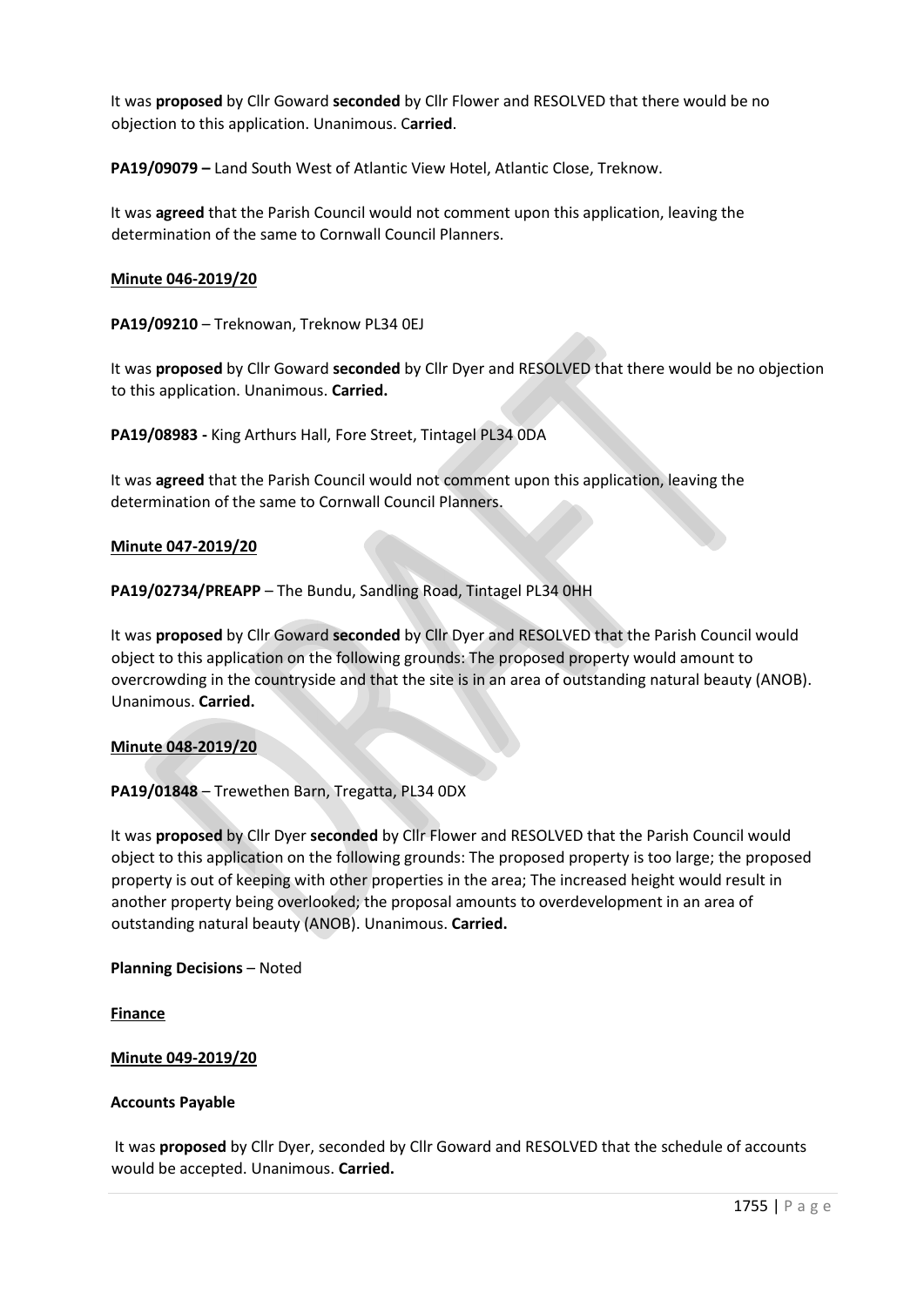# **Town Twinning**

The Clerk read out a letter received from the Mayor of the Comune di Silvi, in Italy. A desire has been articulated to forge a town twinning relationship between Silvi and Tintagel.

Silvi is an Italian city, situated on the Adriatic Sea Coast, in the area of Abruzzio.

Members discussed the request received from the Comune of Silvi and requested that the Clerk open negotiations in respect of the same.

## **Trevena Square Parking**

It has been noted that vehicles are being parked at Trevena Square, on a daily basis, for extended periods of time.

It was felt that a 3 hour period for parking in the area should be imposed. It was also felt that those parking for a long period (up to 3 hrs) should park at the bottom end of the square.

Ut was **agreed** that the Clerk should look into having the parking sign moved to nearer the entrance of Trevena Square and to having an additional sign added to the posts, stating that the maximum period of time permitted for parking in the area is 3 hours. The wording of the supplementary sign to be agreed by the Chairman.

It was also **agreed** that Cllr Calcutt should examine the benches at Trevena Square and advise the Parish Council on the options for refurbishment.

## **Armistice Wreath Laying**

It was agreed that Cllrs Flower, Goward and Brooks would attend the Remembrance Service at St Materianna's Church on Sunday 10<sup>th</sup> November and that the Parish Council's Poppy Wreath would be placed at the Memorial by one of the same.

## **Updates**

TVC – the Clerk reported that the TVC continues to open to visitors, although the village is currently quiet. There is a planned relaunch for the 30<sup>th</sup> November, with publicity for the same being addressed at present.

## **Minute 050-2019/20**

The Clerk advised the Members of the condition of the TVC alarm system. Chubb engineers had advised that the system is obsolete and will not be usable after 2020. It was **agreed** that an upgrade to the current system is required. The Clerk provided a quotation for the same, which would enable the Parish Council to continue its' current service agreement. It as **proposed** by Cllr Dyer, **seconded** by Cllr Dale and RESOLVED that the alarm upgrading should be carried out. Unanimous. **Carried.**

**The Public Meeting closed at 20:23 hrs. –** Next Meeting to be held on Wednesday 4th December 2019